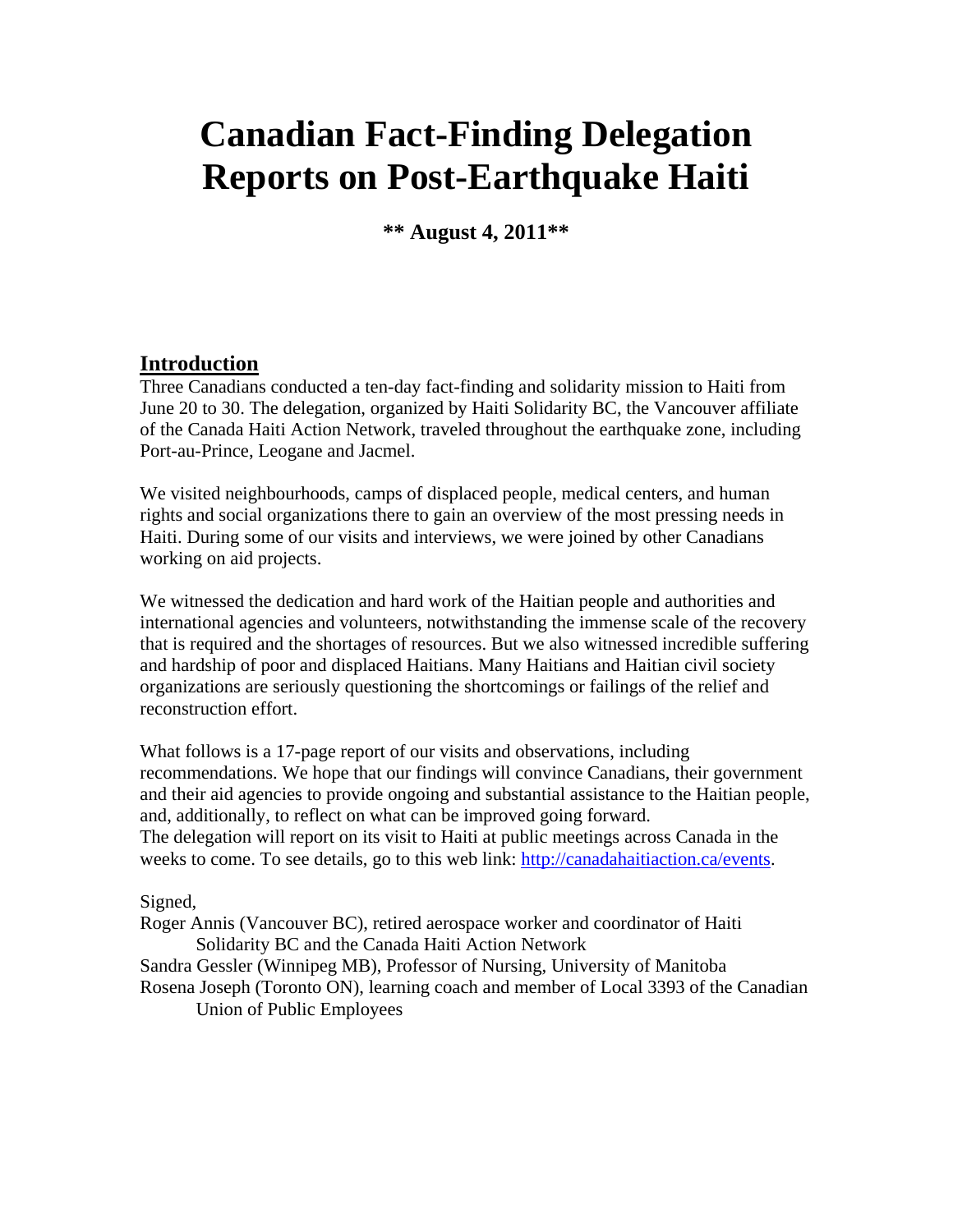## **Overall impressions**

The earthquake zone in Haiti in June 2011 tells a troubling tale. More than 600,000 people are still living in harsh conditions in displaced-persons camps. There are some 1,000 camps, varying in population from a few score to 50,000. Services in all of them are lacking. Some have enough school facilities for children, most do not. Some have medical services, many do not. Income-earning prospects for residents are few. Large numbers of female camp residents suffer acts or threats of sexual violence.

The earthquake destroyed or seriously damaged fully half of the buildings in the zone where it struck. Some of the government buildings that collapsed have been rebuilt; others have been repaired. Homes are being repaired, but the scale and pace is limited. New home construction has barely begun.

It is especially difficult to observe the evident absence of a robust national plan to get people housed. Many camp residents face a grim choice between staying put or returning to live in buildings in danger of future collapse. Tens of thousands of people have opted for the latter.

Rubble has been removed from most roads. But traffic is terribly congested, a serious impediment to economic activity. The most visible evidence of economic activity is the vast number of small vendors that line every major and secondary street.

Street sanitation is a major problem in many areas. In the district of Carrefour, home to approximately a half million people, rubbish and waste is left in the streets uncollected for long periods. The air throughout Port-au-Prince is filled with dust whipped up by constant winds, exhaust fumes from vehicles, and smoke generated by cooking fires and the burning of garbage.

Everywhere, Haitians told us they await a more robust relief and reconstruction effort. They want a plan to move the country forward. They want to build safe and sturdy housing for their families. They want to create public education and health services. They want the foundations laid for productive jobs in agriculture, industry, tourism and social services. This was the future for Haiti that the international aid effort promised in the weeks and months following the earthquake.

#### **Emergency shelter and housing**

Our delegation visited six displaced-persons camps:

**Camp Jean Marie Vincent** (visited on June 24) is the largest camp in Port-au-Prince with some 50,000 residents. It is beset with a host of problems. Toilets have been constructed in large numbers, but facilities for washing are limited. Food and water provision is inadequate. Violence within the camp, especially sexual violence against women, is a very serious problem. Security provision is entirely inadequate.

Although the camp is located in the centre of Port-au-Prince, there are few job opportunities. Care for children and youth is seriously lacking. The camp committee with which we met estimates there are 1,500 children in the camp without adult care or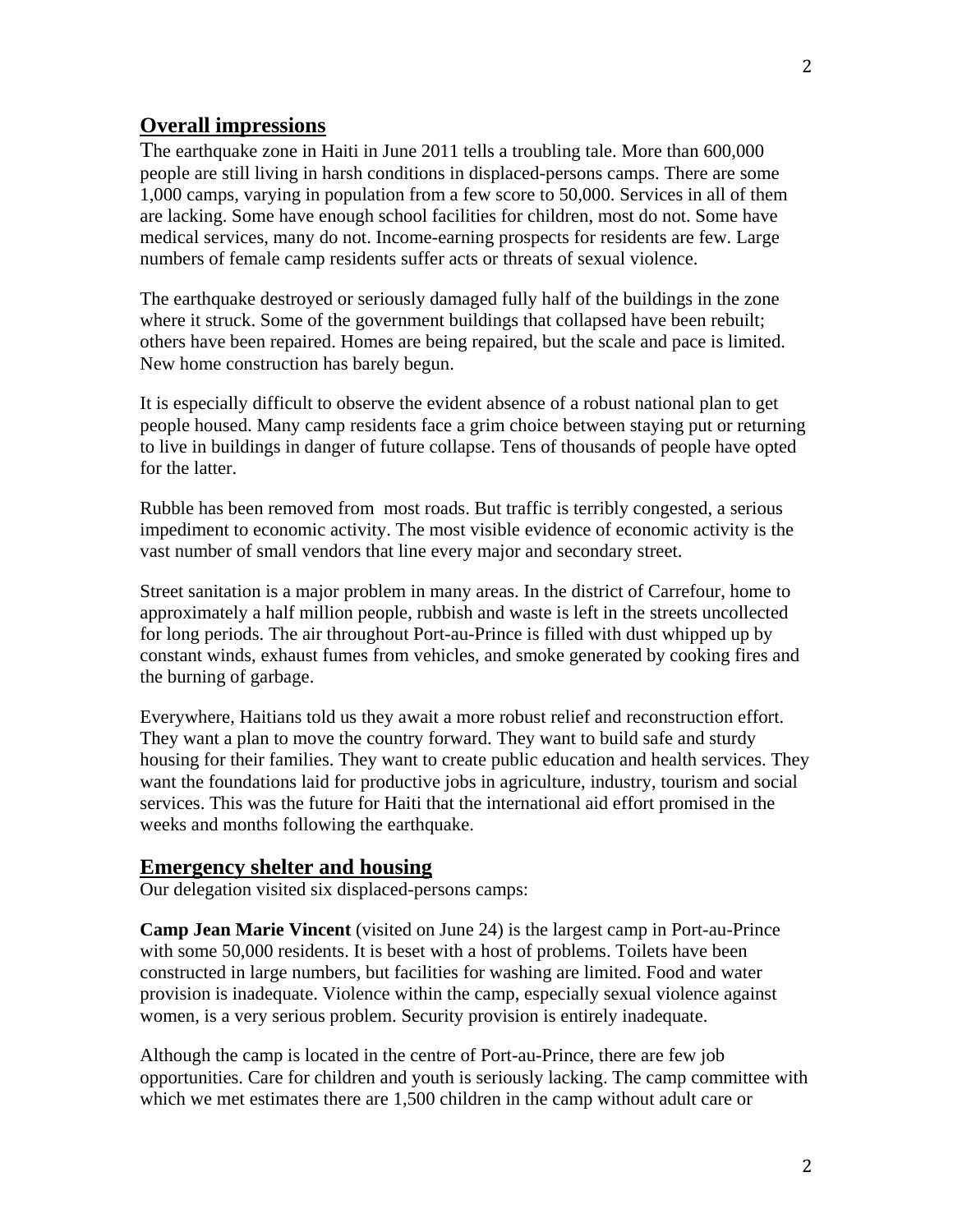supervision. An orphanage created by the committee (but lacking funding) can only care for 100 children, none under the age of five. Medical service is good, provided by **Partners In Health** (PIH). This camp is one of several large camps in the metropolitan area in which PIH has assumed leading medical responsibility.

This camp, like all the others we visited, has committees of delegated representatives to organize and oversee the delivery of services–food and water, schooling, sanitation, health care, etc. But the committees work in exceptionally difficult conditions because the basic necessities are in short supply or non-existent.



Camp Jean Marie Vincent, largest in Port-au-Prince. Photo : delegation.

**Camp Corail Cesselesse ('Camp Corail')** (visited on June 28), was established by major international agencies more than one year ago in order to move people out of the dangerous geographic conditions at the huge camp on the Petionville golf course. Tens of thousands were to move there. Schools and factories were to be built. But the camp is located outside the northern edge of metropolitan Port-au-Prince, far from the city centre.

Much of the original plan for Corail appears stalled. Only a few of the original projected factory openings are proceeding. Approximately 7,500 residents are living in t-shelters (temporary shelters) or tent structures contributed by international agencies, including World Vision and the International Organization for Migration. School buildings have been built and were in session until the summer break.

According to the camp committee, residents are concerned with the sparse health care facility (no doctor or nurse), inadequate toilets and showers, not enough education spaces for children, and the uncertain future. The camp sits on a very hot, dry, plain with no vegetation or protection from the sun. The ground floods in heavy rain, despite the landscaping preparations intended to prevent that from happening.

Meanwhile, informal camps have been established in the area bordering Corail to its north, including **Camp Jerusalem** (20,000-plus residents), **Camp Source Pyante** (5,000-plus) and **Camp Canaan** (20,000-plus). The presence of these camps was one the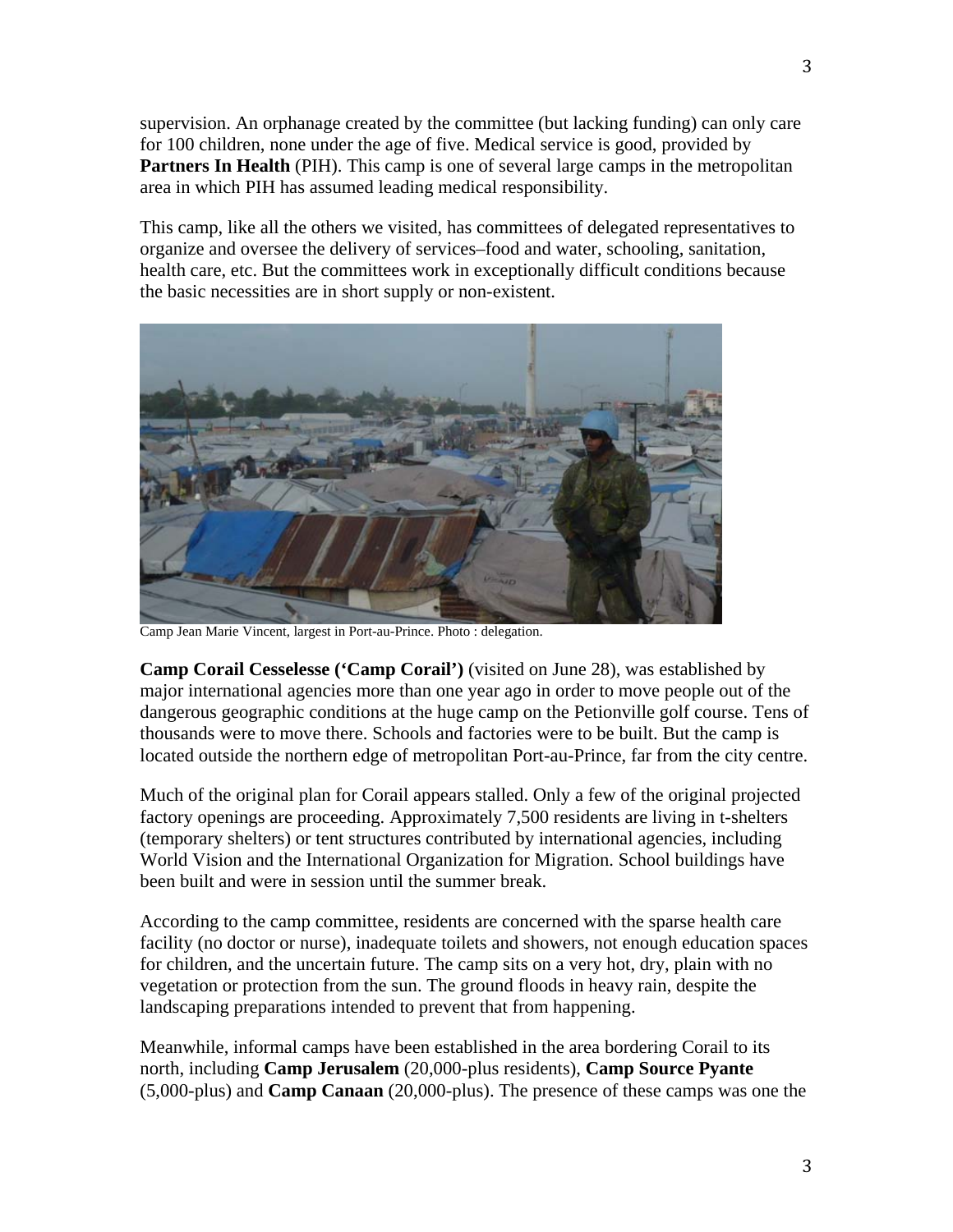biggest surprises of our visit to Haiti. Only a year ago, this area was a barren, unpopulated plain. Now it is a vast, unplanned settlement.

Tens of thousands of people have claimed small plots of land and built temporary or more permanent shelters. There are no services provided by relief agencies. International organizations are directed by Haitian government and UN agencies to refrain from providing any. (The sellers of construction supplies, on the other hand, are doing a brisk business along the edge of the highway that borders the area).



Google Earth image overlaid with border lines by UN agencies shows unplanned camps dwarf the two, formal Corail camps. This Google image dates from November 2010; informal camps continue to grow.

Haitians are determined to get on with forging a new life and increasingly impatient with the absence of an overall housing plan and slow pace of constructing houses. These 'unauthorized' camps are a testament to that. Those taking matters into their own hands can hardly be faulted. Unfortunately, these unplanned settlements are a likely source of conflict in the future between residents and governing authorities over land tenure and provision of services.

The camp committees that we met there are demanding that the informal settlements be incorporated into reconstruction plans. They want access to humanitarian and other services. The longer the national government ignores these demands, the larger the problem will become.

**Camp Simon Bolivar** in Leogâne (visited on June 25) was established with assistance from the government of Venezuela immediately following the earthquake. A model camp at its inception, the number of camp residents has dwindled, but not because they have found housing. Rather, life in the best of tent communities is very difficult and stressful. Some residents have acquired t-shelters; others have opted to move back into damaged homes or into crowded or other unsuitable shelter. The camp committee as well as residents expressed to us their great frustration and impatience with the slow pace of building permanent housing.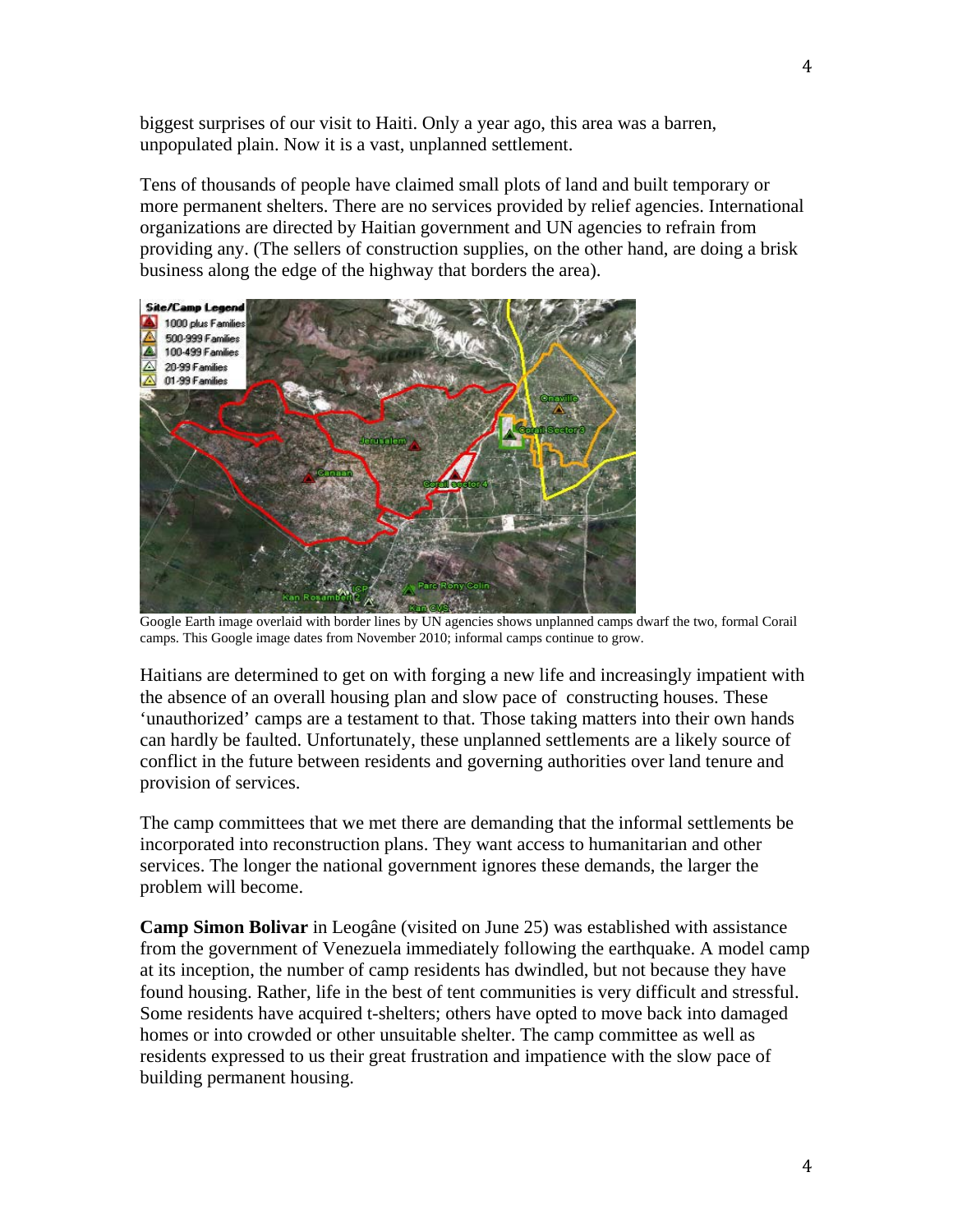

Residents of Camp Bolivar are angry that so little housing is being built. Photo: delegation.

We attended a press conference that dozens of residents of **Camp Django** (app. 100 families in Delmas 17, central Port-au-Prince) held at the office of the Bureau des avocats internationaux on June 28 to denounce threats to dismantle their camp coming from the office of the mayor of Delmas (more on the threats of forced dislocations from camps later in this report).

#### **Shelter and housing crisis**

The lack of progress in building shelter and housing is critically examined in three recent reports--by the International Crisis Group (June 28)<sup>[1](#page-16-0)</sup>, Haiti Grassroots Watch (June 9)<sup>[2](#page-16-1)</sup>, and the Building Assessment and Rubble Removal Study (BARR Study; completed in March, and released in late May). $3$ 

In the BARR Study, we read that most of Port-au-Prince's buildings were surveyed for damage in the months following the earthquake. The following figures emerged from that survey:

\* 382,256 building structures in Port-au-Prince (out of app. 425,000 buildings in the city in total) were coded for damage by the Ministry of Public Works, Transport and Communication (MTPTC) with the participation of Miyamoto International. Of these: \* 20 percent are red-coded (damaged beyond repair)

\* 26 percent are yellow-coded (unsafe for habitation, requiring structural repair)

\* 54 percent green-coded (safe to inhabit).

The BARR Study is the first report to quantify the large number of people who have moved back into damaged homes. As of the time of its surveys, early 2011, an estimated 54,314 of greater Port-au-Prince's 84,866 red-coded buildings, 64 percent, were reinhabited. For yellow coded buildings, the reoccupation rate was 85 percent.

Here is what Kit Miyamoto, the director of the building damage survey, stated on February 28 , 2011 about the reoccupation phenomenon: "Occupied yellow and red houses are extremely dangerous since many are a collapse hazard. People occupy these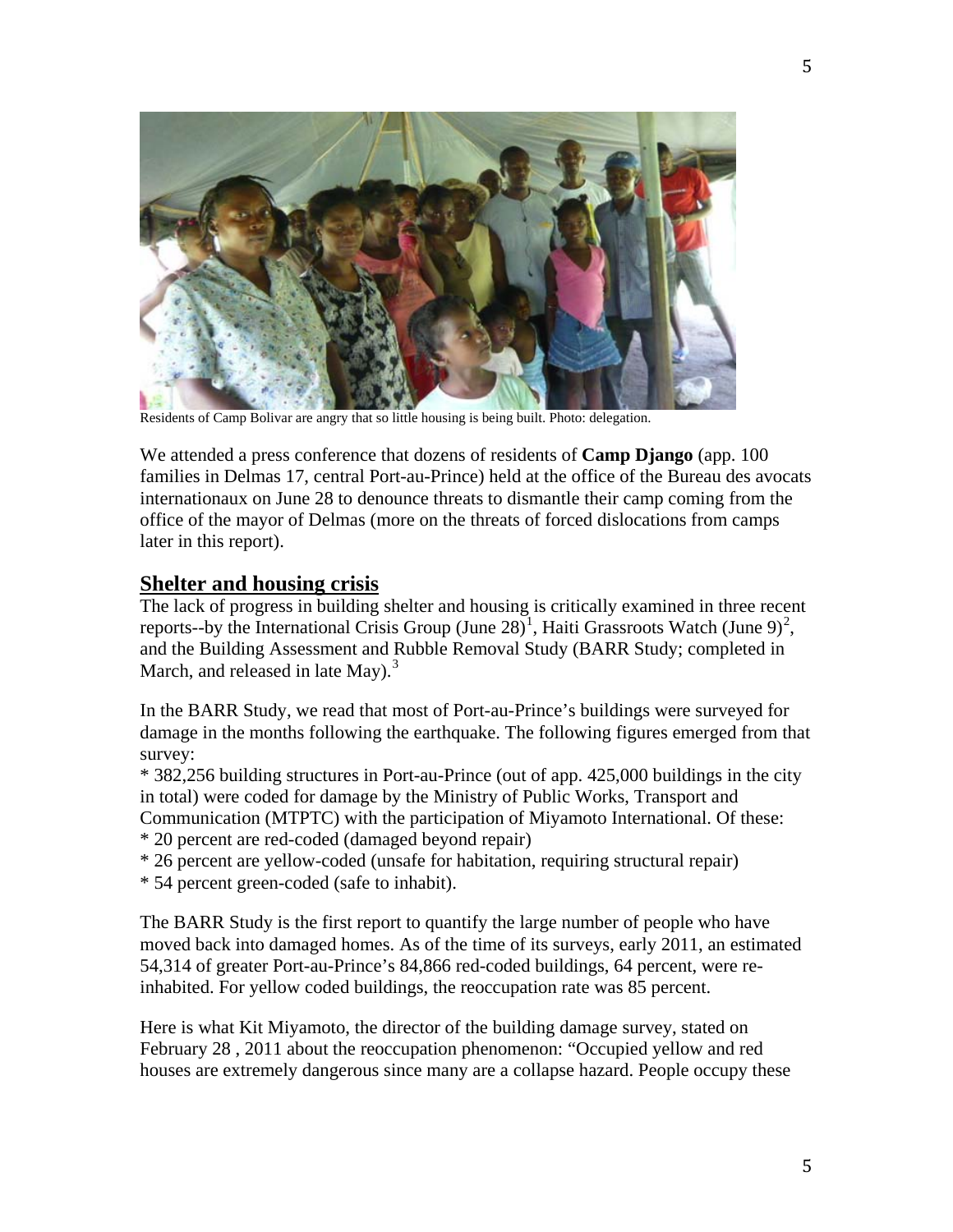houses despite communications and warnings from MTPTC engineers since they have nowhere to go but the camps."



This house on the left is marked with a red code just above the street number "46". It is extremely dangerous to inhabit. Photo: delegation.

The BARR study also quantified the number of people still displaced by the earthquake. It estimates 258,000 (March, 2011).

The number of people resident in camps is estimated by the Camp Coordination and Camp Management Cluster (CCCM) of UN and other agencies (including the International Organization for Migration–IOM) at 630,000 residents in May, down from 680,000 in March. It is increasingly apparent that many people are in the camps not only because they lost their homes or were otherwise displaced by the earthquake. For many, camp life is deemed preferable to their previous circumstances, or it holds greater hope for the future. In other words, the camps reveal not only the impact of the earthquake but also *the shelter crisis in Haiti that existed prior to the earthquake*.

The BARR Study's most controversial finding is its estimate of 65,000 (median) fatalities from the earthquake, which is app. 20 to 25 percent of the 'official' fatality figure. Unfortunately, most of the attention on the study was focused on this finding. Regardless of the exact numbers of deceased victims, Haiti's 2010 earthquake was a humanitarian catastrophe of immense proportion.

Perhaps the most important study on housing and shelter to date is the June 28, 2011 study by the **International Crisis Group**. It is a damning account of the Haitian and international reconstruction effort to date. A few quotations from it will suffice to underline the gravity of its findings:

Eighteen months after the earthquake, Haiti's future and their own remain uncertain to most citizens, in part because they have not been sufficiently included in decisions. Forced evictions from camps have caused further disruption in the lives of the displaced. *page 18*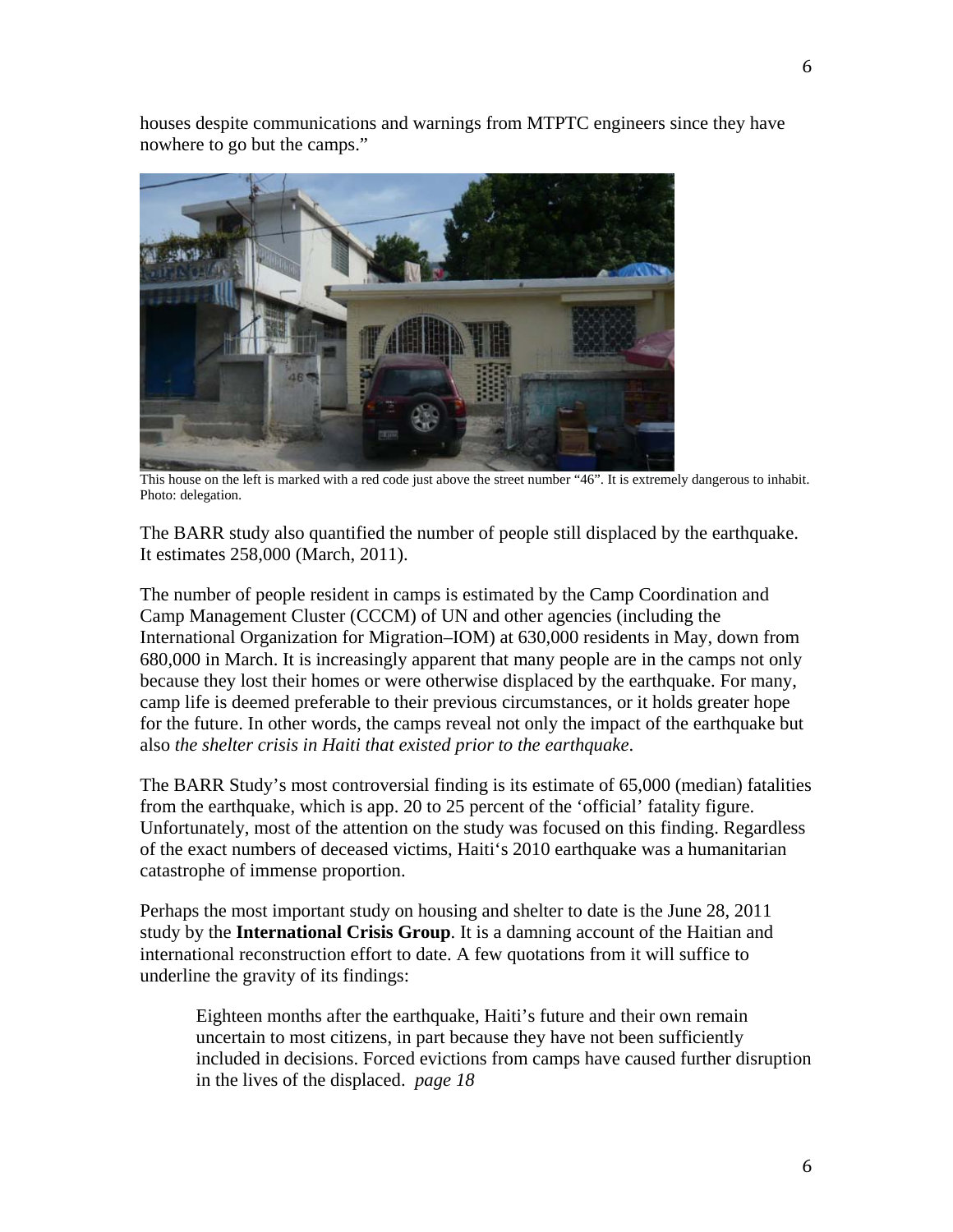Beyond a planned but not yet built industrial park in Cap Haïtien (actually, to the east of Cap Haïtien–ed.) , there are few signs that Haiti is building back better since donors pledged to contribute more than \$5.7 billion over eighteen months and \$10 billion over ten years to finance recovery. *p 1*

The housing office (Entreprise publique de promotion des logements sociaux, EPPLS) still is without a comprehensive policy and effective authority to consolidate peace and order by improving urban housing. Nor does it have ministerial status or the capacity to bring together the core resources to respond to more than one million displaced. *p 9*

Although efforts to develop a shelter and resettlement policy began in May 2010, it is still being debated because there is no government interlocutor at a technical or policy level who can sign off on an option. *p* 9



One of the 1,000 displaced persons camps in the earthquake zone. Photo: delegation.

As the report states, protection of camp residents from forced dislocations by government authorities or landowners is a serious concern today. So much so that the **Office of the High Commissioner for Human Rights of the United Nations** visited Haiti in June 2011 and issued a statement of concern on June 24, noting, in particular, forced dislocations perpetrated by the mayor of Delmas (district of Port-au-Prince) at the end of May. The Commissioner reminded the Haitian government of its responsibility to protect the human rights of displaced persons.

Despite that statement and similar ones preceding it by UN and other international and Haitian agencies, forced dislocations continue. The Haitian government is taking little or no action to prevent them. The most recent one occurred during the week of July 18 on the grounds of Sylvio Castor Stadium, carried out by the mayor of Port-au-Prince and affecting 450 families. The Office of the High Commissioner issued another statement, criticizing the mayor's action and again reminding the national government of its duties. . Other human rights agencies condemned the mayor. One statement asked the Haitian government its priorities, "Football or families?"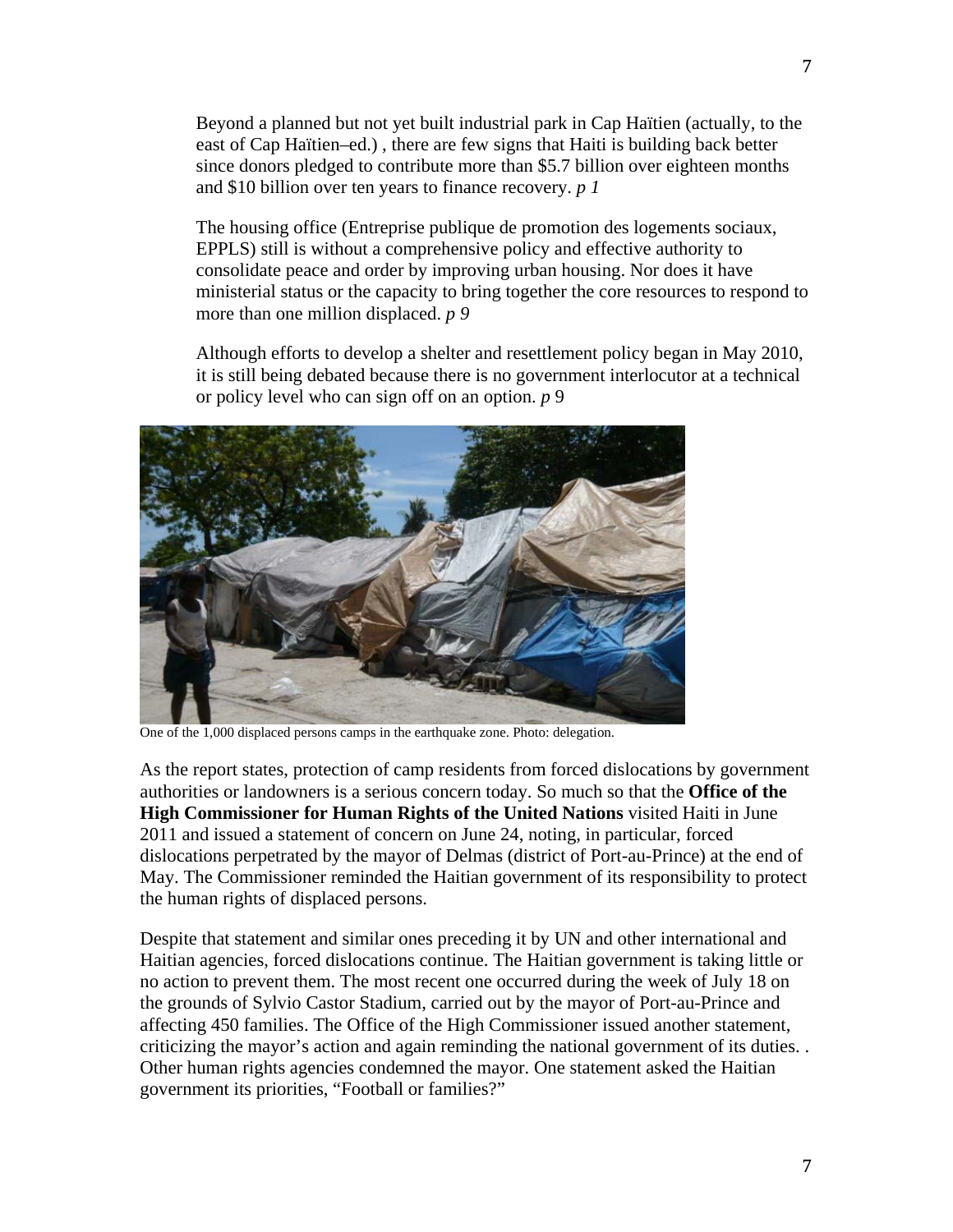In many of the cases of forced dislocations, camp residents are fighting back. They obtain support from the Haitian and international human rights and social agencies. We cannot stress enough the importance of supporting the work of the effective human rights organizations (see several later sections of this report). Their resources and their knowledge play a vital role in allowing the marginalized to stand up for their rights.

The aforementioned ICG report spells out the elements of the required response to the housing and shelter crisis in its section titled, "The Way Forward."

## **Health care**

Provision of health care has been one of the more successful post-earthquake stories. This is due in no small part to the fact that at least three large agencies had robust, preearthquake services already in place with a good record of partnership with Haiti's Ministry of Health. These are the government of Cuba, Partners In Health and Doctors Without Borders. All have significantly boosted their assistance since the earthquake.

As well, Cuba and Partners In Health have trained thousands of Haitian health professionals over the years, a priceless national acquisition in today's circumstances.

Yet Haiti's public health system remains chronically feeble. We saw this firsthand in two areas. In Léogâne, two thirds of the floor space and facilities of the *Hôpital Sainte Croix* are shut down due to lack of funding. The one third that operates depends on funding from the Episcopalean Church in the United States. This hospital serves a population of some 300,000 to 400,000 in the city and surrounding province.



Hôpital Sainte Croix in Leogâne, June 25: Dr. Necence André Hudson explains to the delegation that two thirds of the hospital's wards are closed for lack of funding. Photo: delegation.

In Carrefour, a district of Port-au-Prince of at least one half million people, there is no public hospital. Patients requiring serious treatment must be referred to the *Hôpital Général*, Haiti's largest public hospital, located in central Port-au-Prince. It is chronically underfunded and understaffed. (The ongoing challenges at that institution are documented in Paul Farmer's new book, *Haiti After The Earthquake*. And in disturbing recent news, the support staff of the hospital have been on strike since July 18, 2011,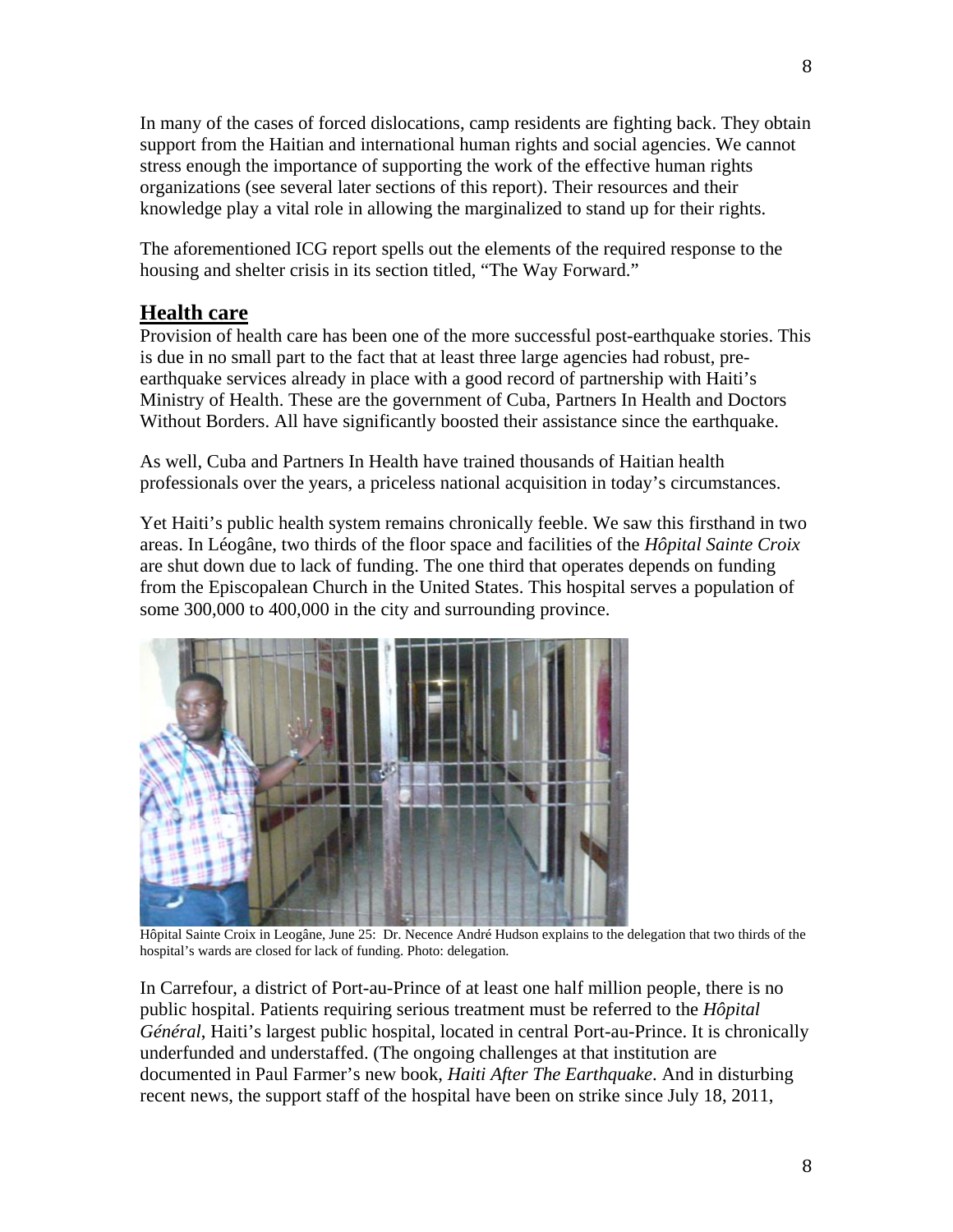accusing the hospital administrator of incompetence and abusive conduct and demanding her firing.)

All of this should raise concerns among Canadians, for Léogâne and then Carrefour are areas where Canada established a medical presence following the earthquake. In Léogâne, Canada established a 'field hospital' attached to the large, military mission it dispatched to Haiti within 24 hours of the earthquake. It was closed less than two months later.

In Carrefour, the Canadian Red Cross established a cholera treatment center in early December 2010. It was then closed in April. (The CRC's website describes this closing as a transfer of resources to the Haitian Red Cross.<sup>[4](#page-16-3)</sup>) Why have CIDA and other Canadian agencies seemingly provided so little, lasting medical infrastructure to Haiti?

Cholera remains a serious and deadly threat in Haiti and will require ongoing, international funding and other treatment resources for the foreseeable future. Medical agencies in Haiti and internationally are calling for a comprehensive vaccination program in Haiti against cholera. [5](#page-16-4) To our knowledge, no Canadian medical agencies have lent their voices to that call. (The vaccines to do this exist; world production would need to be ramped up accordingly.)

In our view, the focus of Canadian government assistance to Haiti should be the creation of public health and other human development infrastructure, rather than the prioritized funding of police and prisons.

## **Women's rights/human rights**

The delegation met with **KOFAVIV**,<sup>[6](#page-16-5)</sup> (Komisyon Fanm Viktim pou Viktim-Commission of Women Victims for Victims). This is a grassroots women's organization that was founded in 2004 and advocates on behalf of women victimized by violence. Since the earthquake, its attentions and resources have been focused on women residing in the survivor camps.



Leaders of KOFAVIV meet with delegation at their offices on June 21, 2011, including founder Eramithe Delva (left) and Malya Villard. Photo: delegation.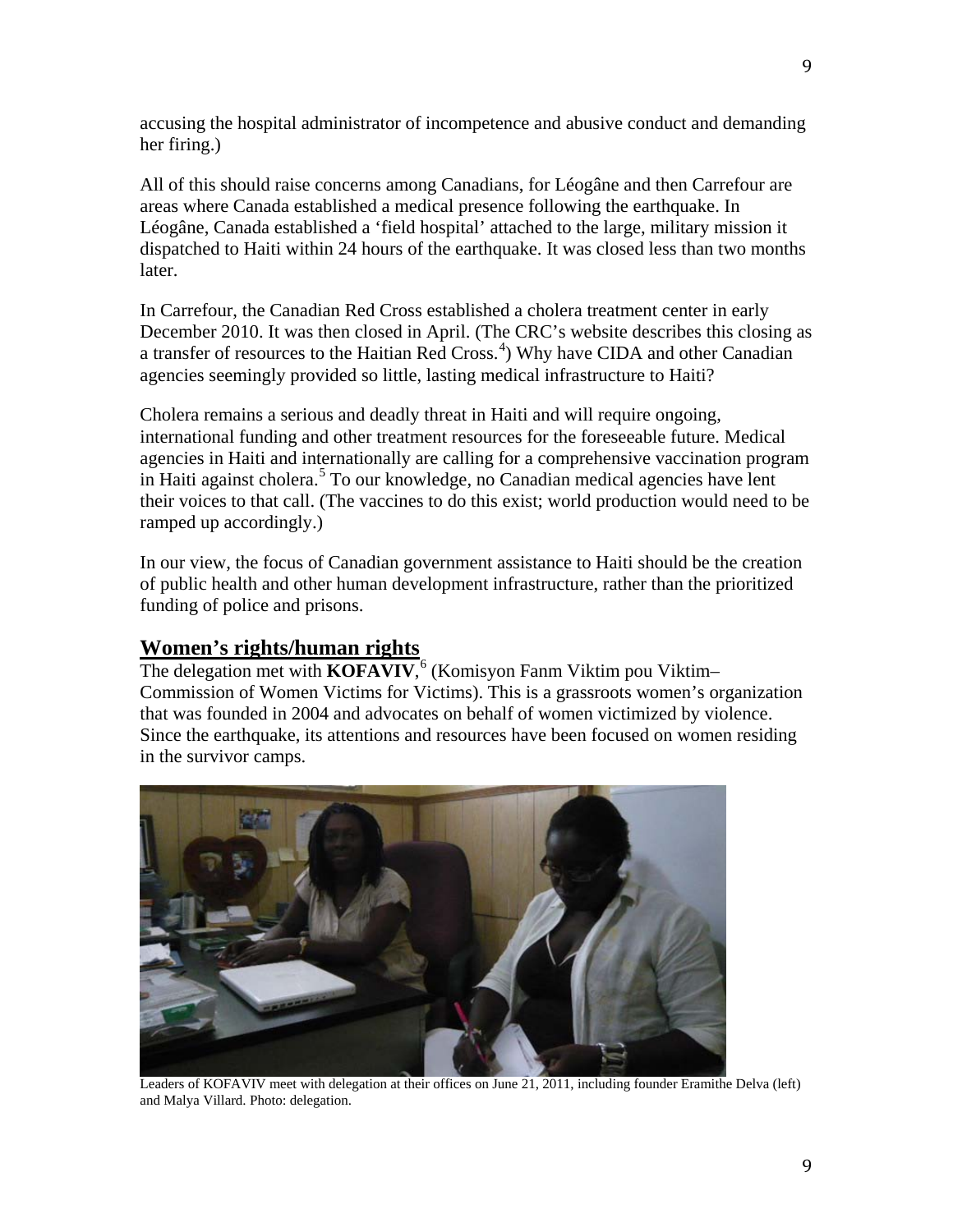KOFAVIV works with the **Bureau des Avocats Internationaux** (**BAI--**Office of International Lawyers) and its **Rape Accountability and Prevention Project** (**RAPP**).[7](#page-16-6) RAPP combines legal representation with advocacy and capacity-building of grassroots groups to push for greater responsiveness and accountability on the part of the Haitian police and justice system as well as MINUSTAH, the international police/military mission that maintains a policing presence in some of the internally displaced persons camps.

There is a network of women's rights organizations very actively defending women victims of violence, including KOFAVIV, **FAVILEK, KONAMAVID, FEMCADH and GCFV.** They work with the aforementioned RAPP.

A year-end 2010 report by the Inter American Commission on Human Rights (an office of the OAS) gave serious attention to issues of women's rights.<sup>[8](#page-16-7)</sup> Women's rights will also be a focus of submissions to the Universal Periodic Review (UPR) of the United Nations Human Rights Council (UNHRC) in Geneva this October.

The UPR is a human rights review process in which member-state governments appear before the UNHRC to explain their human rights records. Each member state of the UN is evaluated every four years. Haiti is one of the countries to be examined this year.

A submission consisting of 12 reports on key aspects of human rights in Haiti has been submitted to this year's UPR and is available for study.<sup>[9](#page-16-8)</sup> The reports are authored or endorsed by differing combinations of international human rights organizations and a total of 57 Haitian grassroots groups.

There are many ways in which donors and legal professionals in Canada can assist in human rights protection of women and other displaced victims of the earthquake. One of the most effective ways is to support or participate in the work of the **Institute for Justice and Democracy in Haiti.** <sup>[10](#page-16-9)</sup> The IJDH is the **BAI's** U.S.-based partner. It helps build capacity and create bridges between the international community and local Haitian human rights groups. The IJDH and the BAI are among the authors and endorsers of many of the aforementioned UPR submissions.

Of particular interest for legal professionals is the **Lawyers Earthquake Relief Network**, an organization of some 400 international legal professionals sponsored by the IJDH and providing legal and human rights assistance to Haitians. [11](#page-16-10)

#### **Prisons and human rights**

Our delegation was unable to investigate prison conditions due to time constraints. We did, however, speak on this subject with the lawyers and legal interns working at the Bureau des avocats internationaux as well as to residents of camps.

Haiti's justice system is chronically underfunded and understaffed. As a result, prisons are grossly overcrowded. Prisoners live in subhuman conditions (as one of our delegation members observed during a prison visit in 2007). An estimated 80 per cent of prisoners are in preventive detention, that is, with no charges or convictions against them (a recent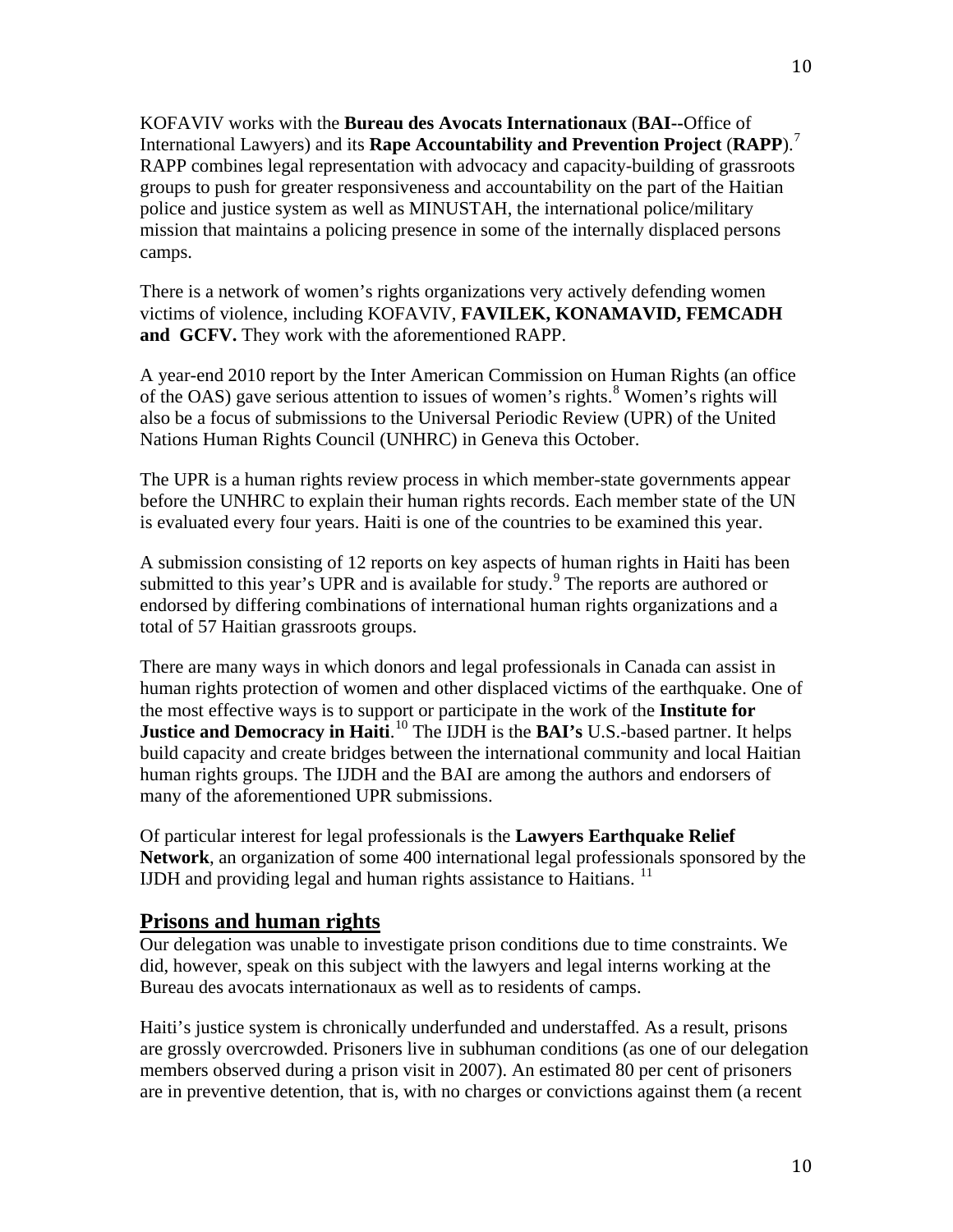report by the International Center for Prison Studies puts the figure at 68%). Many spend months, even years, in prison without ever seeing a judge.



Attorney Mario Joseph, Director of the Bureau des avocats internationaux in Port-au-Prince, speaking in Montreal in January 2010. Photo: Darren Ell.

Since 2004, the Canadian government says it has focused aid funding to Haiti on the justice system. But the funding prioritizes policing and prisons. In a recent AP news report on prisons in Haiti, Brian Concannon, Director of the IJDH said, "New prisons will reduce crowding, but the real solution is to tackle deficiencies in the justice system that cause overcrowding in the first place."

By all evidence, Canadian funding has produced little meaningful improvement in the delivery of justice to ordinary Haitians. What's more, Canada supported the illegal and unconstitutional regime that ruled Haiti for two years following the overthrow of elected government in February 2004. That regime was marked by widespread human rights violations.

The IJDH and BAI have several pilot projects aiming to reduce the number of people in preventive detention. One of these is the **Health and Human Rights in Prisons Project** (HHRPP), operated in conjunction with three health care providers, including Zanmi Lasante. These projects provide health care in pilot prisons and have reduced overcrowding by winning releases of prisoners illegally detained.

One area in urgent need of assistance is the lagging prosecution of Jean Claude Duvalier. The former dictator was permitted by France to return to Haiti in January of this year after a 25-year exile, following his overthrow in a popular rebellion in 1986. Since then, human rights organizations have gathered testimony from the victims of the Duvalier tyranny and have pressured the Haitian justice system to prosecute under international and Haitian human rights legislation.

But prosecution is lagging and no support is forthcoming from the governments of the U.S., Canada or Europe.<sup>[12](#page-16-11)</sup> An appeal for Canadian assistance was delivered to the foreign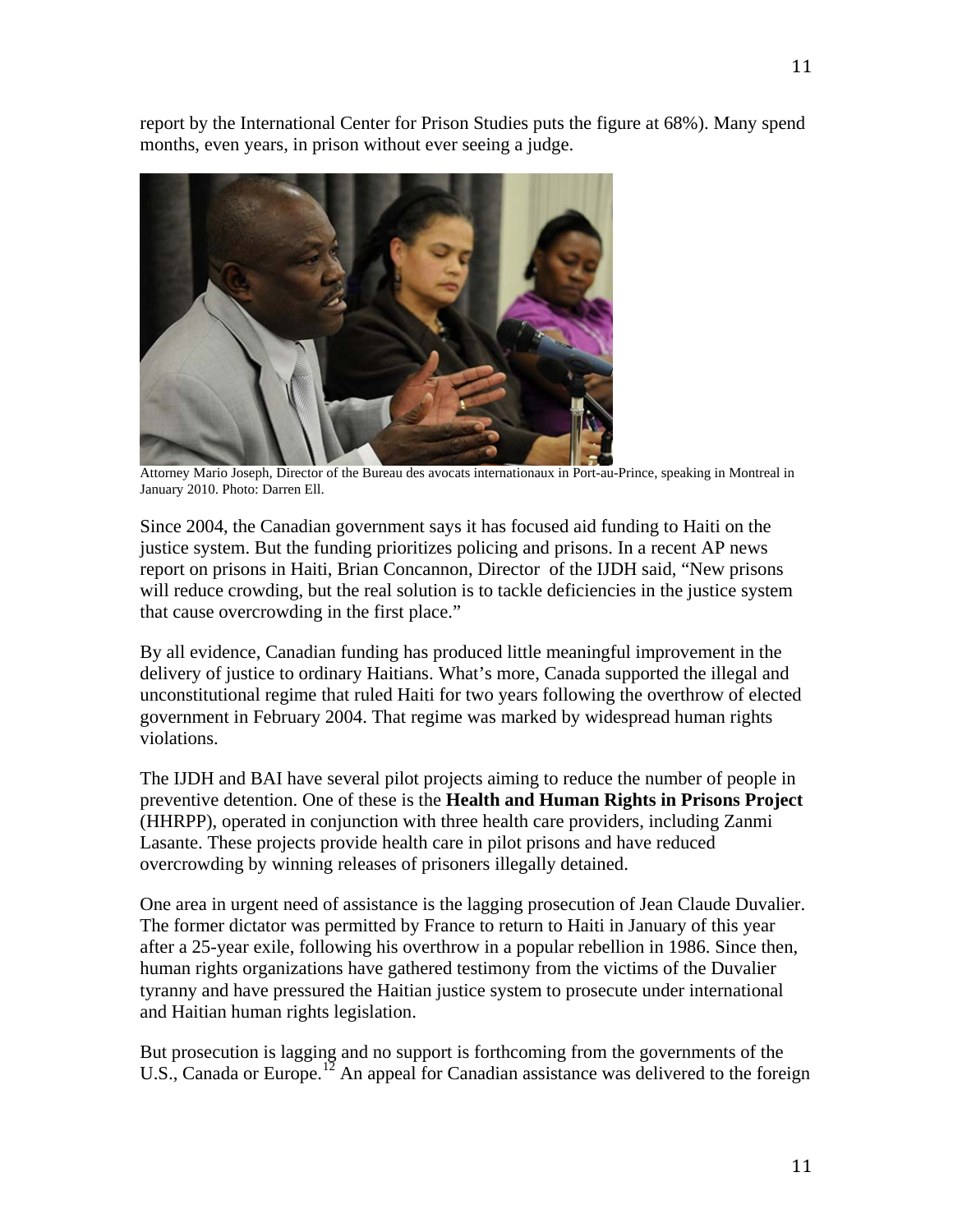affairs committee of Canada's Parliament on March 6 in the form of testimony by the special adviser to Haiti on legal affairs for then-president René Préval.<sup>[13](#page-16-12)</sup>

## **Food sovereignty and the future of agriculture**

In the aftermath of the earthquake, much international attention was focused on the excessive political centralization in Port-au-Prince and the over-population of Haiti's cities. Agriculture, said most voices in Haiti, must become the focus of the country's economic development.

Haitian and international voices condemned the past practices of foreign governments against Haitian agriculture, notably of the United States. These have blocked national production and promoted subsidized food imports. In a remarkable admission in March 2010, Bill Clinton criticized the agricultural trade practices of the administration he headed as president for eight years, saying they contributed to the destruction of rice production in Haiti.

Our delegation met with representatives of Haiti's largest peasant organization, Tet Kole Ti Payizan Ayitien, and we heard that all the fine words have not amounted to much. Their organization, and the three other large peasant organizations of significance in Haiti, have not been included in any significant way in the discussions about the future of Haiti, including its economic plan.



Jean Jacques Henrilus and Rosnel Jean Baptiste of Tet Kole Ti Payizan Ayitien. Photo: delegation.

Jean Jacques Henrilus, head of the National Executive Committee of Tet Kole, and Rosnel Jean Baptiste, Secretary General, told us that agriculture production must be at the heart of Haiti's economic plan. "It should be the motor force of economic development," Henrilus told us, "but the state is not listening to the voice of the peasants."

The leaders spoke of the history of inattention or misunderstanding of the needs of Haiti's peasants on the part of the urban political movements of Haiti.

Echoing a common theme among the social organizations that we met, Henrilus and Rosnel said, "All the friends of Haiti internationally should join with us in fighting for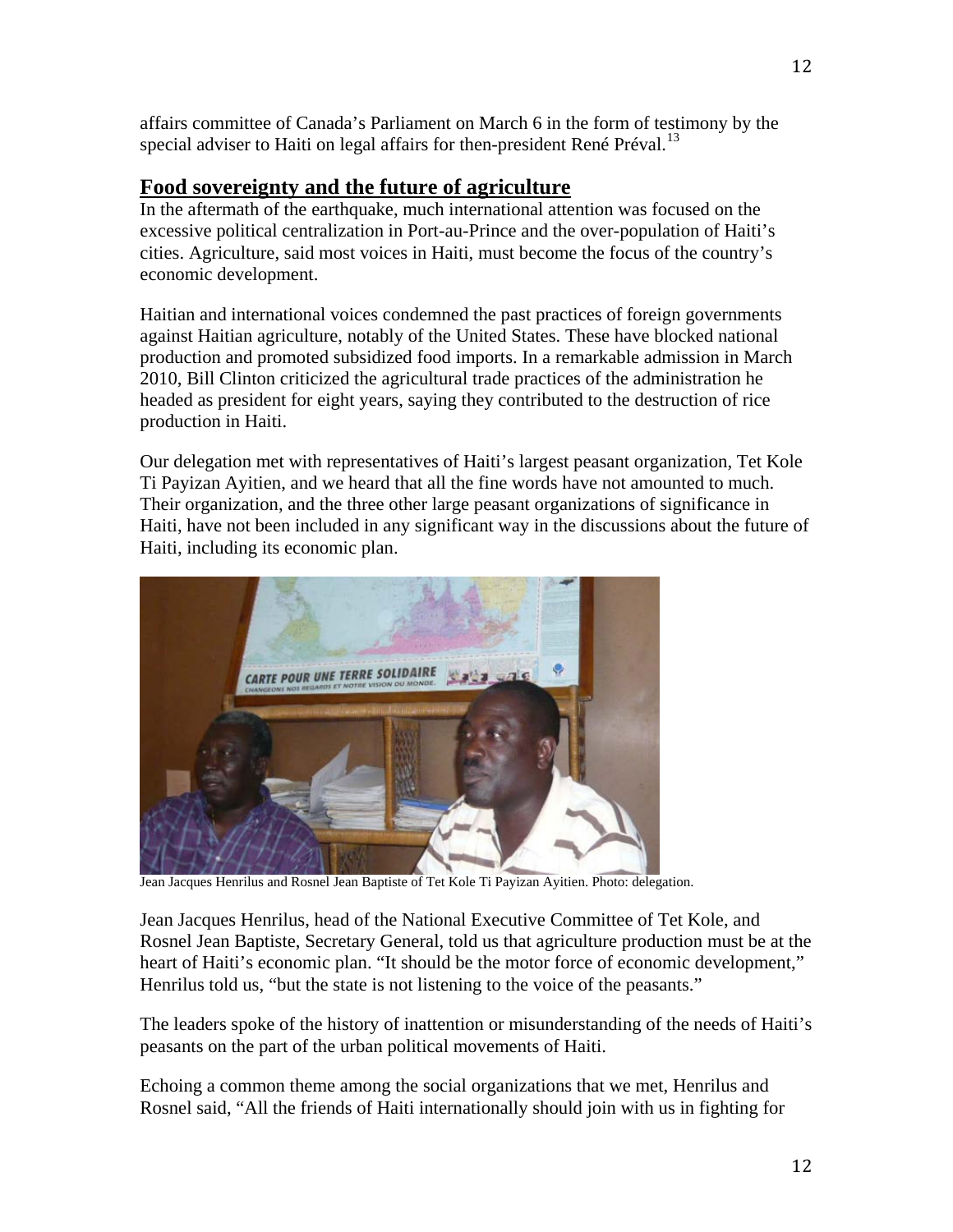justice and for the independence of our country. We welcome any opportunity to work in common with friends abroad."

To that end, Tet Kole is a member organization of Via Campesina, the international organization of small and medium size peasants that was founded in 1993 by peasant and farmer organizations in Europe and Latin America. Via Campesina fights for sustainable agriculture and food self sufficiency.

During our visit to Haiti, a mass demonstration of peasants affirming the goals of food self-sufficiency took place in the Central Plateau town of Hinche. The protest condemned agricultural land seizures by unlawful or unscrupulous landowners.

## **Trade unions**

The delegation attended part of the three-day convention of the *Confédération autonome des travailleurs haïtiens* (CATH). Some 200 delegates were in attendance from across Haiti, along with international delegations from Brazil (the CUT), Guadeloupe (UGTG), Dominican Republic and Canada (our own).

The convention discussed and voted on reports and resolutions to guide the work of the union in the coming months. These focused on the challenges and difficulties of the reconstruction process. Convention decisions stressed that principles of social justice and national sovereignty for Haitians must be at the center of plans for the country's future.



The delegation met with Dukens Raphael, leader of the *Confédération des travailleurs des secteurs publiques et privés* (CTSP). The CTSP represents workers at the state electrical company and in education, among others. Presently, it is rebuilding its headquarters destroyed by the earthquake, thanks to vital assistance from international unions, notably CUPE and PSAC in Canada.

Another trade union group that we met was the **Plateforme des employés victimes des enterprises publiques** (Employees Victimized by Public Enterprises). The group is fighting for compensation for those workers that have been unjustly fired or inadequately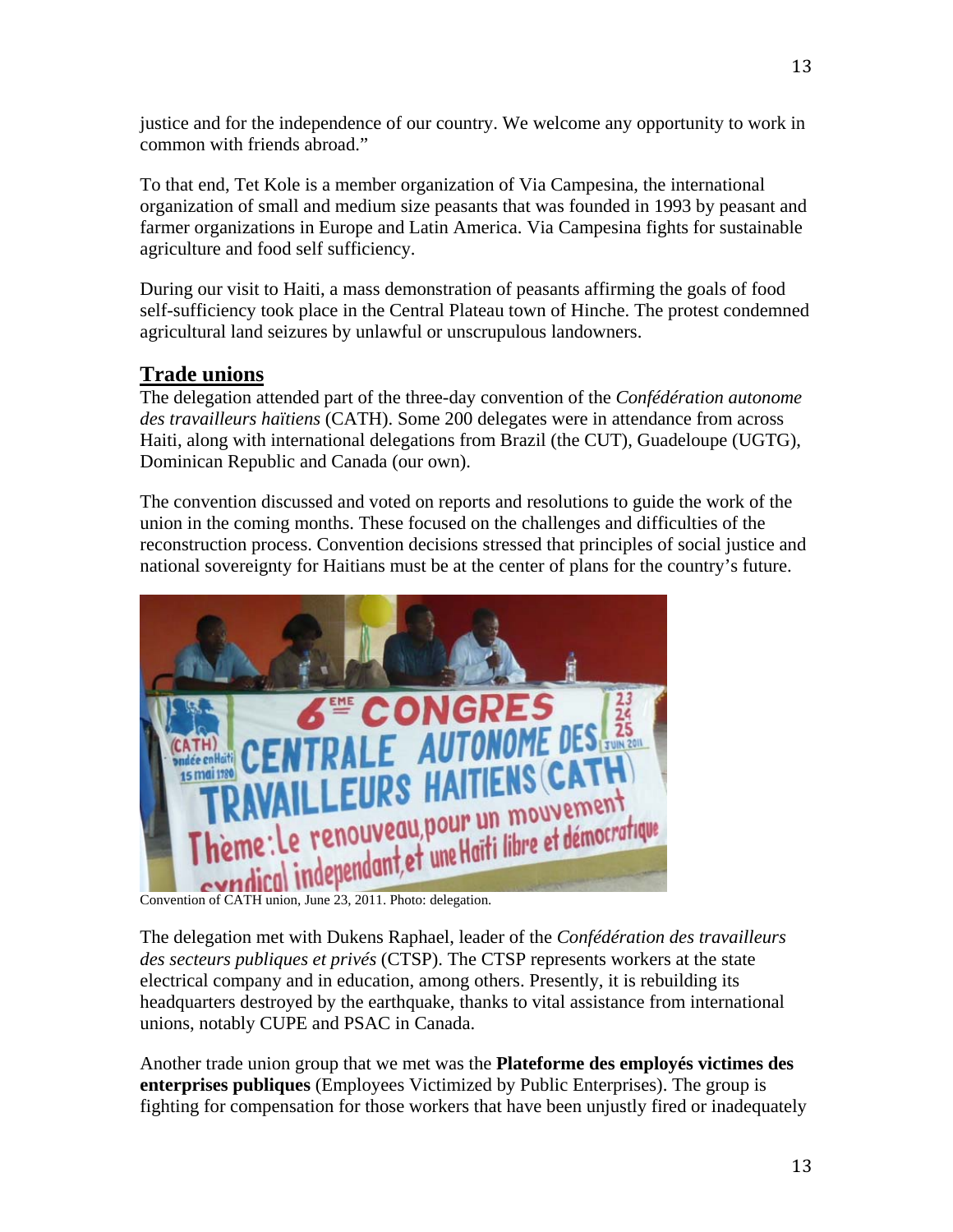compensated for loss of their jobs due to the ongoing privatizations of public enterprises. We attended a press conference that it held to condemn the government's inaction on their cause.

Unions in Haiti are facing a disastrous economic situation, with an estimated rate of unemployment of 80 percent. State enterprises have been privatized in recent years, weakening union representation. Unionized public services such as health care and education are weak and underfunded. The laws that protect the right of workers to join unions are not respected in the factory zones across the country, including in the SONAPI zone adjacent to the national airport in Port-au-Prince where some 27,500 workers are employed.

Facing such incredible barriers, union organizations strive to fight on behalf of workers. But Haitian unions have not been able to build an effective, common voice. This has weakened efforts to organize workers in the factory zones, and it was noticeable in 2008 when there was a popular movement to raise the factory minimum wage to US\$5 per day. Unioins did not mobilize in large, united protests, and some supported then-President Rene Préval's decision under international pressure to limit the rise in factories to \$3 per day. $^{14}$  $^{14}$  $^{14}$ 

It remains to be seen what representation workers will have in the new industrial zone projected for the northeast of Haiti and touted by the U.S. government and the Interim Haiti Reconstruction Commission as an example of the road forward for Haiti's postearthquake economy. The Korean clothing company, Sae-A Trading, is the main investor there and as many as 40,000 jobs are projected.

## **Building change in Haiti**

The delegation met with **Build Change**, one of the international organizations providing training and expertise to engineers and builders in Haiti. The organization specializes in teaching engineering and building techniques that are suited to Haiti's social and economic conditions. We toured one of the model sites where Build Change and the builders it trained are assisting a homeowner to repair his home and make it safe from future winds, rains and earthquakes. The home was located in particularly perilous geographic conditions, so the need for safe and reliable building methods was very evident.

Build Change does not finance house construction in Haiti. Its mission is to provide lasting skills to Haitian builders and homeowners. It also provides technical assistance to material suppliers to strengthen their concrete building blocks.

Improvements to the quality of building blocks is a huge challenge for Haiti, including the ability to test their strength. If the means to test blocks locally are not available, the testing has to be done abroad, an expensive and prohibitive option. An engineering partner of Build Change has designed a back-of-truck rig that can be brought on site to test block quality. It is now being field-tested in Haiti as part of a joint initiative to improve the production systems for quality building materials and have producers certified by MTPTC (Haiti's ministry of public works).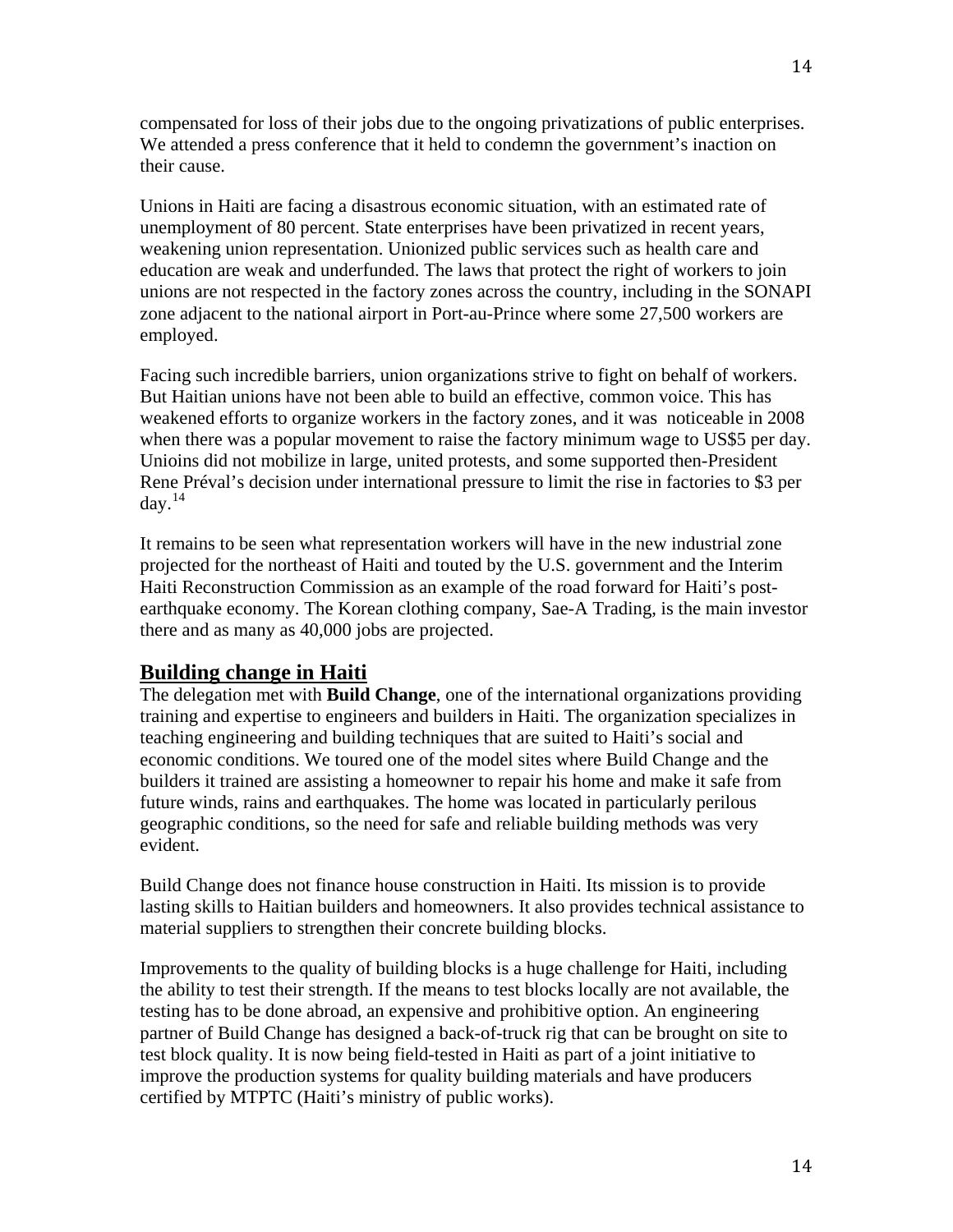

A home repair underway using the training and building guidelines taught by Build Change, June 22, 2011. Photo delegation.

We encourage donors, architects and engineers in Canada to get to know this organization's work and support it.<sup>[15](#page-16-14)</sup>

## **Governance in Haiti**

The Canada Haiti Action Network was one of many international organizations that criticized the timing and the conditions of the two-round national election that took place in Haiti in November 2010/March 2011. It noted the formal exclusion of political parties, notably that of Fanmi Lavalas; the failure to provide sufficient registration and balloting resources; and the heavy-handed role of the OAS and international governments in the financing and staging of the process. The latter pressured Haiti's electoral commission on several occasions to change its rulings, including the one that said Michel Martelly had finished third, not second, in the first round of presidential voting.

The group's concerns were voiced to members of Parliament in several letters sent in November and December 2010.<sup>[16](#page-16-15)</sup>

In the end, less than 25 per cent of Haitian voted in each of the two rounds, in a country that normally records very high voter participation.

Nearly four months after the second-round vote, concerns remain. The elected president has failed to constitute a government. Instead of conciliating, he has engaged in confrontation with Haiti's legislature by nominating candidates to be prime minister whose credentials were unacceptable to the legislature, including most lately Bernard Gousse.

Gousse resigned in disgrace from the foreign-appointed, "interim government" that followed the overthrow of Haiti's elected government in February 2004. As an appointed official responsible for 'security' under the post-coup regime, he discredited himself because of his predilection to illegally imprison supporters of the ousted government, including then-Prime Minister Yvon Neptune.<sup>[17](#page-16-16)</sup>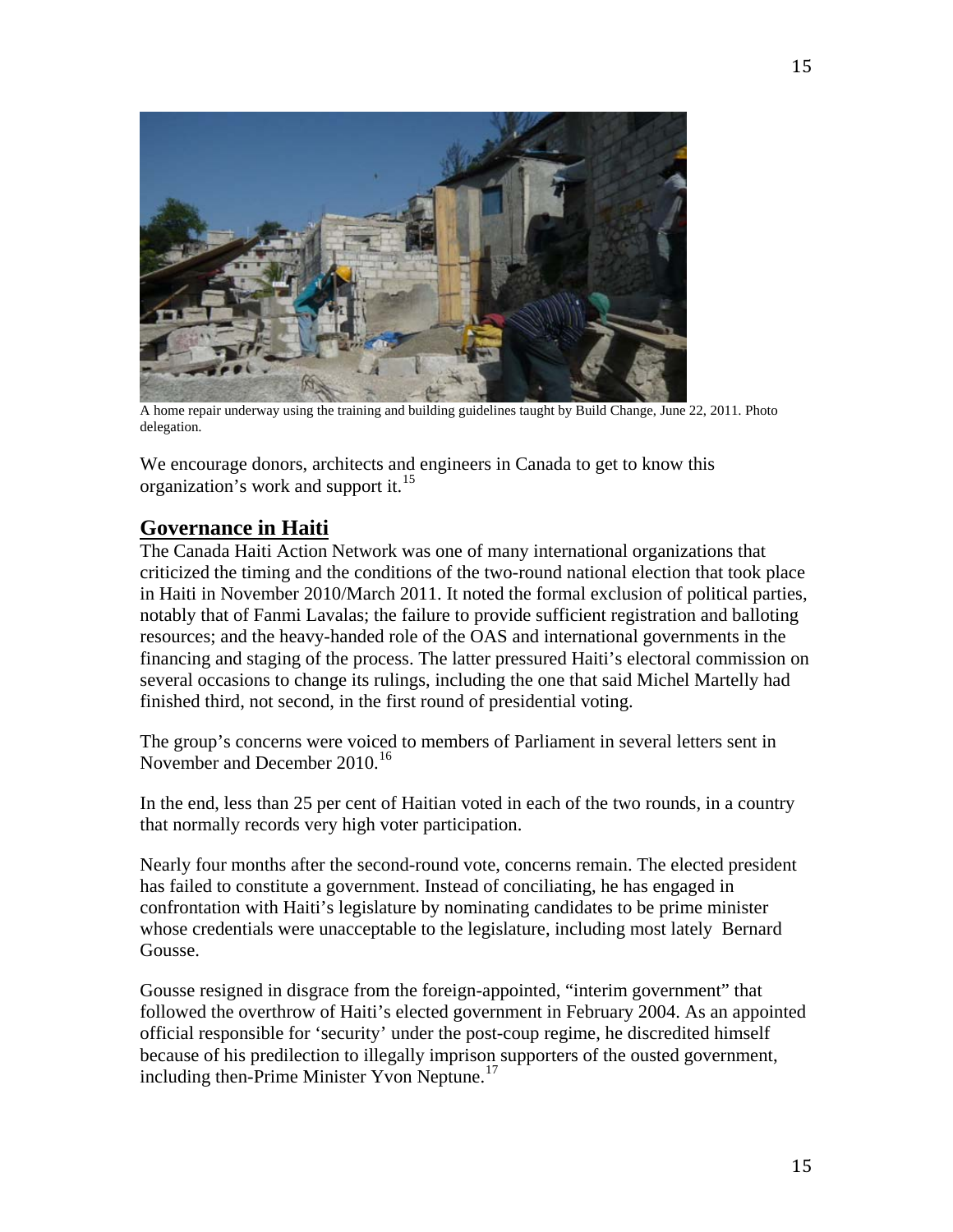The extent of foreign interference in Haiti's political affairs is revealed in considerable detail by U.S. diplomatic cables that were released by the WikiLeaks organization this year and extensively reported in *The Nation* magazine and the weekly *Haiti Liberté*. [18](#page-16-17)

The consequences of the failure to constitute a government are felt most harshly by the poorest. These are the people for whom a strong and effective national government is needed to tackle the pressing issues of housing, health care, education and economic development.

#### **Recommendations**

1. By all appearance, Canada's contributions to human development programs in Haiti are inadequate. We feel that a full-blown review by Parliament of Canada's policies in Haiti since the overthrow of elected government in 2004 is called for, including how Canada could assist Haiti in establishing a fairer and more effective system of justice.

2. Members of Parliament need to inform themselves more thoroughly on Haiti, including calling upon a wider range of sources for information. The Standing Committee on Foreign Affairs and International Development has held two sessions on Haiti so far in 2011, but the range of guests invited to testify has been too limited.

3. In depth analysis and even routine news reporting has been seriously lacking in Canada's print and broadcast media since the one-year anniversary of the earthquake. Media should be regularly examining the progress of relief and reconstruction in Haiti, including how the funds that Canadians and their government donated are being spent. It should also examine the legality and efficacy of the international police and military force known as MINUSTAH, now into its eighth year in Haiti and in which Canada is a founding participant.

4. Organizations and professionals in the fields of health care, education, engineering and construction, agriculture, human and women's rights and trade union organization are encouraged to join with their Haitian counterparts in the tasks of relief, reconstruction and institution-building. The goal of international cooperation must be to assist Haitians in developing strong, effective national government and public institutions. It must avoid replicating the policies that have made Haiti into the so-called "Republic of NGO's."

5. Dr. Paul Farmer's new book, *Haiti After The Earthquake,* should be read by anyone concerned with Haiti. In it, he makes an informed plea to end the failed policies of intervention and interference by the big powers of the world that have marked Haiti's history.

*For interviews with members of the Canadian Delegation to Haiti, or to invite a member of the delegation to speak on its visit, contact Roger Annis at rogerannis(at)hotmail.com, or phone 778 858 5179 (Vancouver).*